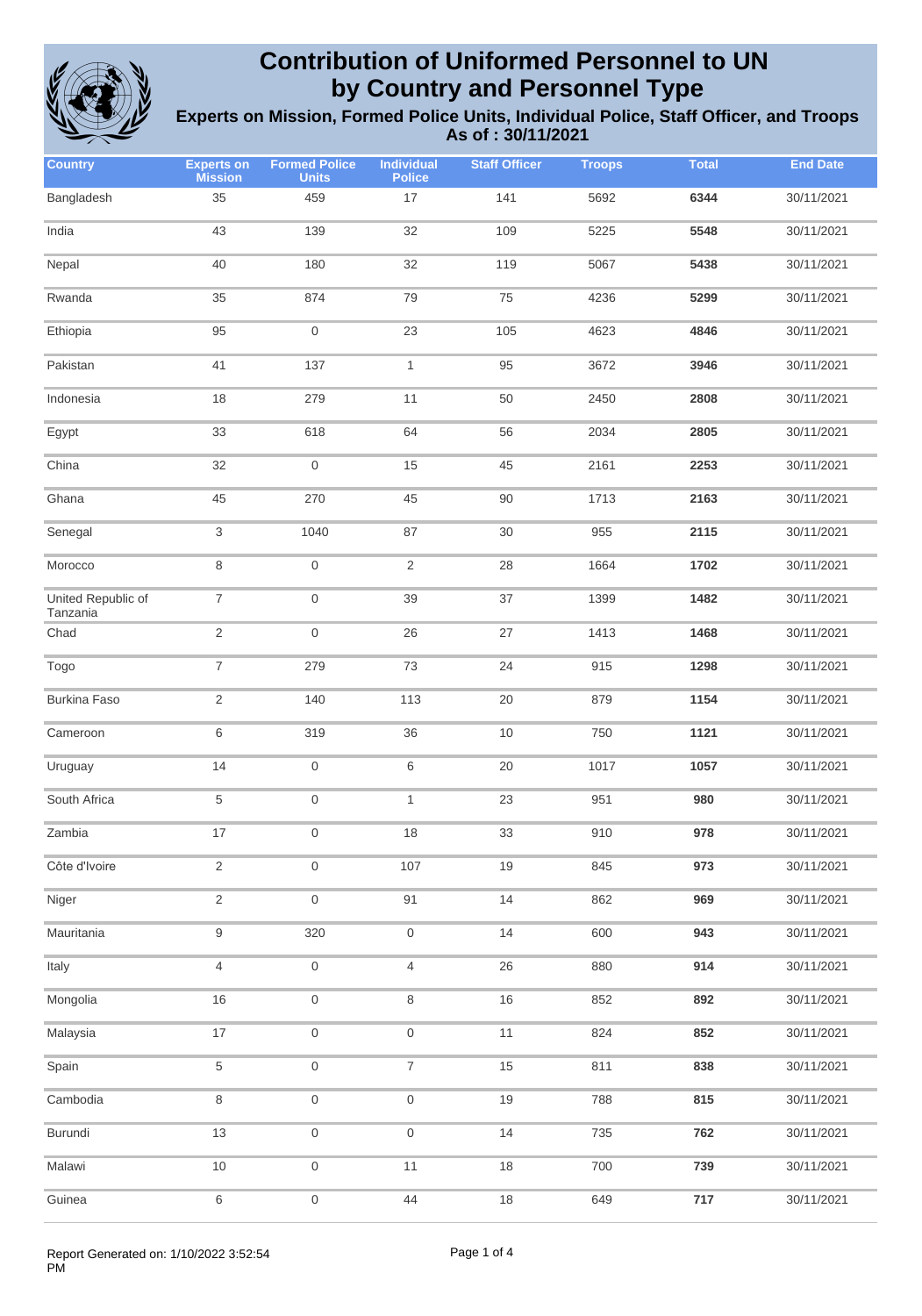

| <b>Country</b>    | <b>Experts on</b><br><b>Mission</b> | <b>Formed Police</b><br><b>Units</b> | <b>Individual</b><br><b>Police</b> | <b>Staff Officer</b>    | <b>Troops</b>       | <b>Total</b> | <b>End Date</b> |
|-------------------|-------------------------------------|--------------------------------------|------------------------------------|-------------------------|---------------------|--------------|-----------------|
| Uganda            | $\overline{4}$                      | $\mathsf{O}\xspace$                  | $20\,$                             | 3                       | 622                 | 649          | 30/11/2021      |
| Germany           | 11                                  | $\,0\,$                              | 18                                 | 21                      | 593                 | 643          | 30/11/2021      |
| France            | $\sqrt{2}$                          | $\mathbf 0$                          | 22                                 | 48                      | 554                 | 626          | 30/11/2021      |
| Jordan            | $\overline{7}$                      | 179                                  | 78                                 | 31                      | 310                 | 605          | 30/11/2021      |
| Sri Lanka         | $\mathbf 2$                         | $\,0\,$                              | 13                                 | 4                       | 540                 | 559          | 30/11/2021      |
| Ireland           | 12                                  | $\,0\,$                              | 12                                 | 22                      | 499                 | 545          | 30/11/2021      |
| Republic of Korea | 12                                  | $\,0\,$                              | $\mathbf{1}$                       | 10                      | 513                 | 536          | 30/11/2021      |
| United Kingdom    | $\overline{4}$                      | $\mathbf 0$                          | $\mathbf{1}$                       | 23                      | 491                 | 519          | 30/11/2021      |
| Benin             | $\boldsymbol{9}$                    | 140                                  | 74                                 | 20                      | 250                 | 493          | 30/11/2021      |
| Fiji              | $\sqrt{4}$                          | $\,0\,$                              | 14                                 | 12                      | 310                 | 340          | 30/11/2021      |
| Tunisia           | 6                                   | $\,0\,$                              | 97                                 | 29                      | 205                 | 337          | 30/11/2021      |
| Kenya             | 18                                  | $\mathbf 0$                          | 26                                 | 39                      | 250                 | 333          | 30/11/2021      |
| Ukraine           | 14                                  | $\mathbf 0$                          | 23                                 | 21                      | 250                 | 308          | 30/11/2021      |
| Argentina         | 16                                  | $\,0\,$                              | 27                                 | 11                      | 240                 | 294          | 30/11/2021      |
| Thailand          | 8                                   | $\,0\,$                              | $\overline{7}$                     | $\,$ 5 $\,$             | 268                 | 288          | 30/11/2021      |
| Nigeria           | 21                                  | 140                                  | 26                                 | 30                      | 65                  | 282          | 30/11/2021      |
| Serbia            | 3                                   | $\,0\,$                              | $\overline{2}$                     | $\boldsymbol{9}$        | 267                 | 281          | 30/11/2021      |
| El Salvador       | $\overline{4}$                      | $\mathbf 0$                          | 12                                 | $\overline{\mathbf{c}}$ | 247                 | 265          | 30/11/2021      |
| Slovakia          | $\,$ 3 $\,$                         | $\mathsf{O}\xspace$                  | 6                                  | 6                       | 235                 | 250          | 30/11/2021      |
| Peru              | 16                                  | $\mathsf{O}\xspace$                  | 0                                  | 12                      | 204                 | 232          | 30/11/2021      |
| Sweden            | 12                                  | $\,0\,$                              | $30\,$                             | 8                       | 176                 | 226          | 30/11/2021      |
| Austria           | $\boldsymbol{9}$                    | $\,0\,$                              | $\mathbf{1}$                       | 12                      | 199                 | 221          | 30/11/2021      |
| Portugal          | $\overline{2}$                      | $\,0\,$                              | 18                                 | 12                      | 180                 | 212          | 30/11/2021      |
| Poland            | $\,8\,$                             | $\,0\,$                              | $\mathsf{O}\xspace$                | $\mathbf{1}$            | 192                 | 201          | 30/11/2021      |
| Finland           | $15\,$                              | $\,0\,$                              | 16                                 | $\boldsymbol{9}$        | 159                 | 199          | 30/11/2021      |
| Congo             | $\sqrt{2}$                          | 180                                  | $\overline{c}$                     | 6                       | $\mathsf{O}\xspace$ | 190          | 30/11/2021      |
| Guatemala         | 13                                  | $\mathsf{O}\xspace$                  | $\mathsf{O}\xspace$                | 13                      | 150                 | 176          | 30/11/2021      |
| Liberia           | $\overline{4}$                      | $\,0\,$                              | 9                                  | 12                      | 148                 | 173          | 30/11/2021      |
| Turkey            | $\mathbf{1}$                        | $\,0\,$                              | 40                                 | $\sqrt{2}$              | 111                 | 154          | 30/11/2021      |
| Greece            | $\,0\,$                             | $\,0\,$                              | $\,0\,$                            | $\mathbf{1}$            | 110                 | 111          | 30/11/2021      |
| Netherlands       | 11                                  | $\mathbf 0$                          | $\overline{4}$                     | $\,$ 5 $\,$             | 65                  | 85           | 30/11/2021      |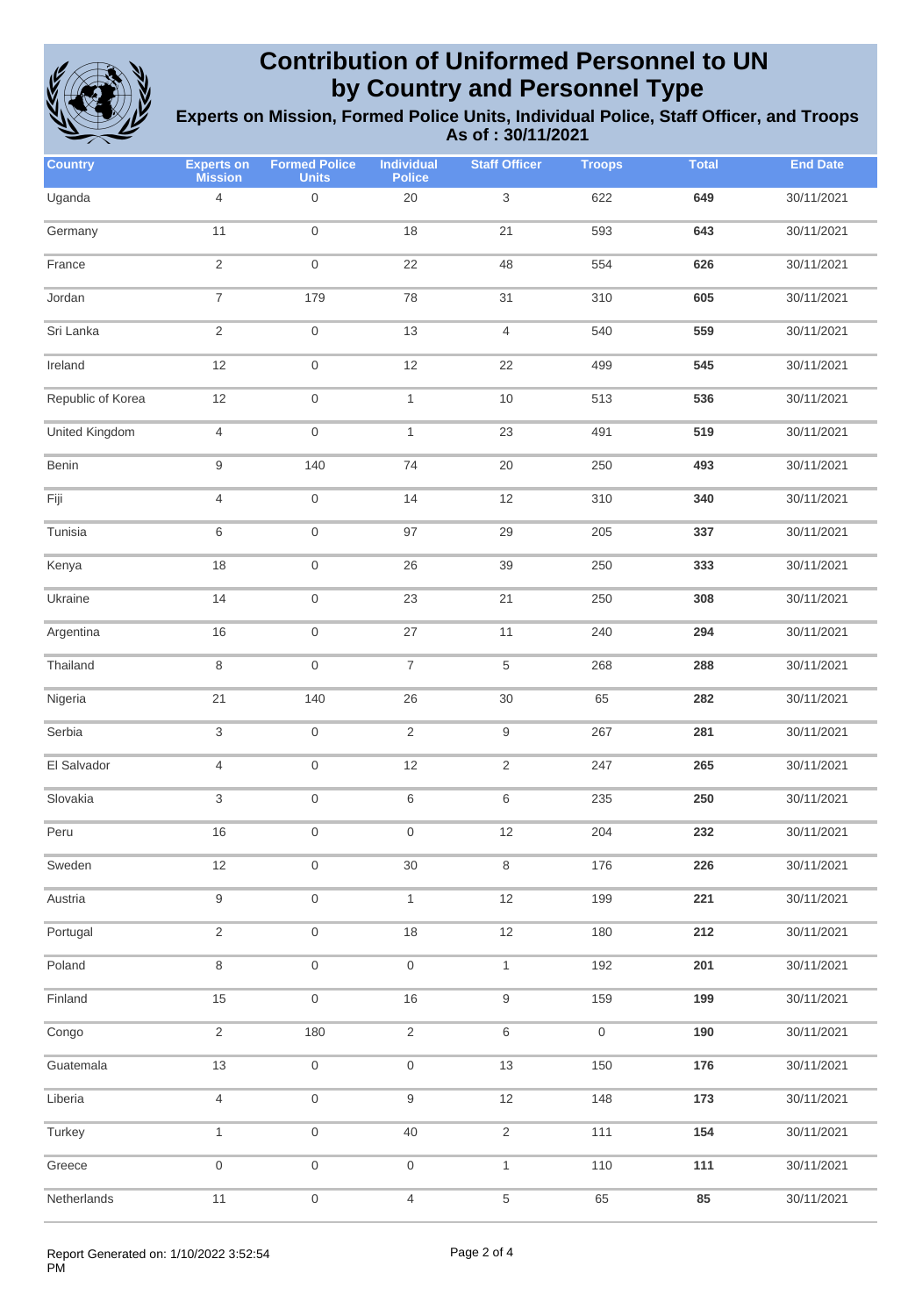

| <b>Country</b>              | <b>Experts on</b><br><b>Mission</b> | <b>Formed Police</b><br><b>Units</b> | <b>Individual</b><br><b>Police</b> | <b>Staff Officer</b> | <b>Troops</b>       | <b>Total</b> | <b>End Date</b> |
|-----------------------------|-------------------------------------|--------------------------------------|------------------------------------|----------------------|---------------------|--------------|-----------------|
| Russian Federation          | 25                                  | $\boldsymbol{0}$                     | 36                                 | 16                   | $\mathbf 0$         | 77           | 30/11/2021      |
| <b>Brazil</b>               | 22                                  | $\boldsymbol{0}$                     | $\overline{7}$                     | 39                   | 8                   | 76           | 30/11/2021      |
| Viet Nam                    | 4                                   | $\mathbf 0$                          | $\mathsf{O}\xspace$                | 8                    | 63                  | 75           | 30/11/2021      |
| Sierra Leone                | 11                                  | $\mathbf 0$                          | 32                                 | 32                   | $\mathsf{O}\xspace$ | 75           | 30/11/2021      |
| Gambia                      | $\sqrt{2}$                          | $\mathbf 0$                          | 55                                 | 17                   | $\boldsymbol{0}$    | 74           | 30/11/2021      |
| Norway                      | 14                                  | $\mathsf{O}\xspace$                  | 16                                 | 22                   | $\boldsymbol{9}$    | 61           | 30/11/2021      |
| Zimbabwe                    | 17                                  | $\mathbf 0$                          | 30                                 | 12                   | $\mathsf{O}\xspace$ | 59           | 30/11/2021      |
| Canada                      | $\,6$                               | $\mathbf 0$                          | 31                                 | 22                   | $\boldsymbol{0}$    | 59           | 30/11/2021      |
| Belgium                     | $\mathbf{1}$                        | $\mathbf 0$                          | 0                                  | $\overline{4}$       | 50                  | 55           | 30/11/2021      |
| Mali                        | $\,3$                               | $\mathsf{O}\xspace$                  | 48                                 | $\mathsf{O}\xspace$  | $\mathsf{O}\xspace$ | 51           | 30/11/2021      |
| Lithuania                   | $\boldsymbol{0}$                    | $\mathbf 0$                          | 0                                  | 3                    | 42                  | 45           | 30/11/2021      |
| Hungary                     | 11                                  | $\mathbf 0$                          | $\boldsymbol{0}$                   | 6                    | 21                  | 38           | 30/11/2021      |
| Romania                     | 11                                  | $\mathbf 0$                          | 17                                 | 10                   | $\mathsf{O}\xspace$ | 38           | 30/11/2021      |
| Switzerland                 | 18                                  | $\mathbf 0$                          | 9                                  | $\overline{7}$       | $\mathbf{1}$        | 35           | 30/11/2021      |
| Armenia                     | $\boldsymbol{0}$                    | $\mathsf{O}\xspace$                  | $\mathbf 0$                        | $\sqrt{2}$           | 32                  | 34           | 30/11/2021      |
| Djibouti                    | $\boldsymbol{0}$                    | $\mathbf 0$                          | 34                                 | $\mathsf{O}\xspace$  | $\mathsf{O}\xspace$ | 34           | 30/11/2021      |
| Paraguay                    | 13                                  | $\mathsf{O}\xspace$                  | $\overline{4}$                     | $\,$ 5 $\,$          | 12                  | 34           | 30/11/2021      |
| United States of<br>America | 3                                   | $\boldsymbol{0}$                     | 2                                  | 26                   | $\,0\,$             | 31           | 30/11/2021      |
| <b>Bhutan</b>               | $13$                                | $\mathsf{O}\xspace$                  | 4                                  | 14                   | $\mathsf{O}\xspace$ | 31           | 30/11/2021      |
| Brunei Darussalam           | $\boldsymbol{0}$                    | $\mathbf 0$                          | $\boldsymbol{0}$                   | $\mathsf{O}\xspace$  | $30\,$              | 30           | 30/11/2021      |
| Australia                   | 15                                  | $\mathsf{O}\xspace$                  | $\mathsf{O}\xspace$                | 14                   | $\mathsf{O}\xspace$ | 29           | 30/11/2021      |
| <b>Bolivia</b>              | 22                                  | $\mathsf{O}\xspace$                  | $\mathsf{O}\xspace$                | $\overline{4}$       | $\mathsf{O}\xspace$ | 26           | 30/11/2021      |
| Chile                       | 9                                   | $\mathsf{O}\xspace$                  | 3                                  | $\boldsymbol{0}$     | $\,6\,$             | 18           | 30/11/2021      |
| Mexico                      | 12                                  | $\mathsf{O}\xspace$                  | $\mathsf{O}\xspace$                | $\,$ 5 $\,$          | $\mathsf{O}\xspace$ | 17           | 30/11/2021      |
| Gabon                       | $\boldsymbol{0}$                    | $\mathsf{O}\xspace$                  | $\mathsf{O}\xspace$                | $\overline{4}$       | 12                  | 16           | 30/11/2021      |
| Honduras                    | 15                                  | $\mathsf{O}\xspace$                  | $\mathsf{O}\xspace$                | $\mathsf{O}\xspace$  | $\mathsf{O}\xspace$ | 15           | 30/11/2021      |
| Croatia                     | 13                                  | $\mathbf 0$                          | $\mathsf{O}\xspace$                | $\mathbf{1}$         | $\boldsymbol{0}$    | 14           | 30/11/2021      |
| Kazakhstan                  | 5                                   | $\mathsf{O}\xspace$                  | $\mathsf{O}\xspace$                | $\mathbf{1}$         | $\,8\,$             | 14           | 30/11/2021      |
| Czech Republic              | $\overline{7}$                      | $\mathsf{O}\xspace$                  | $\mathsf{O}\xspace$                | $\boldsymbol{7}$     | $\mathsf{O}\xspace$ | 14           | 30/11/2021      |
| Denmark                     | $11$                                | $\mathsf{O}\xspace$                  | $\mathsf{O}\xspace$                | $\mathbf 2$          | $\mathsf{O}\xspace$ | $13$         | 30/11/2021      |
| Bosnia and<br>Herzegovina   | 3                                   | $\mathsf{O}\xspace$                  | 8                                  | $\mathbf 2$          | $\mathsf{O}\xspace$ | 13           | 30/11/2021      |